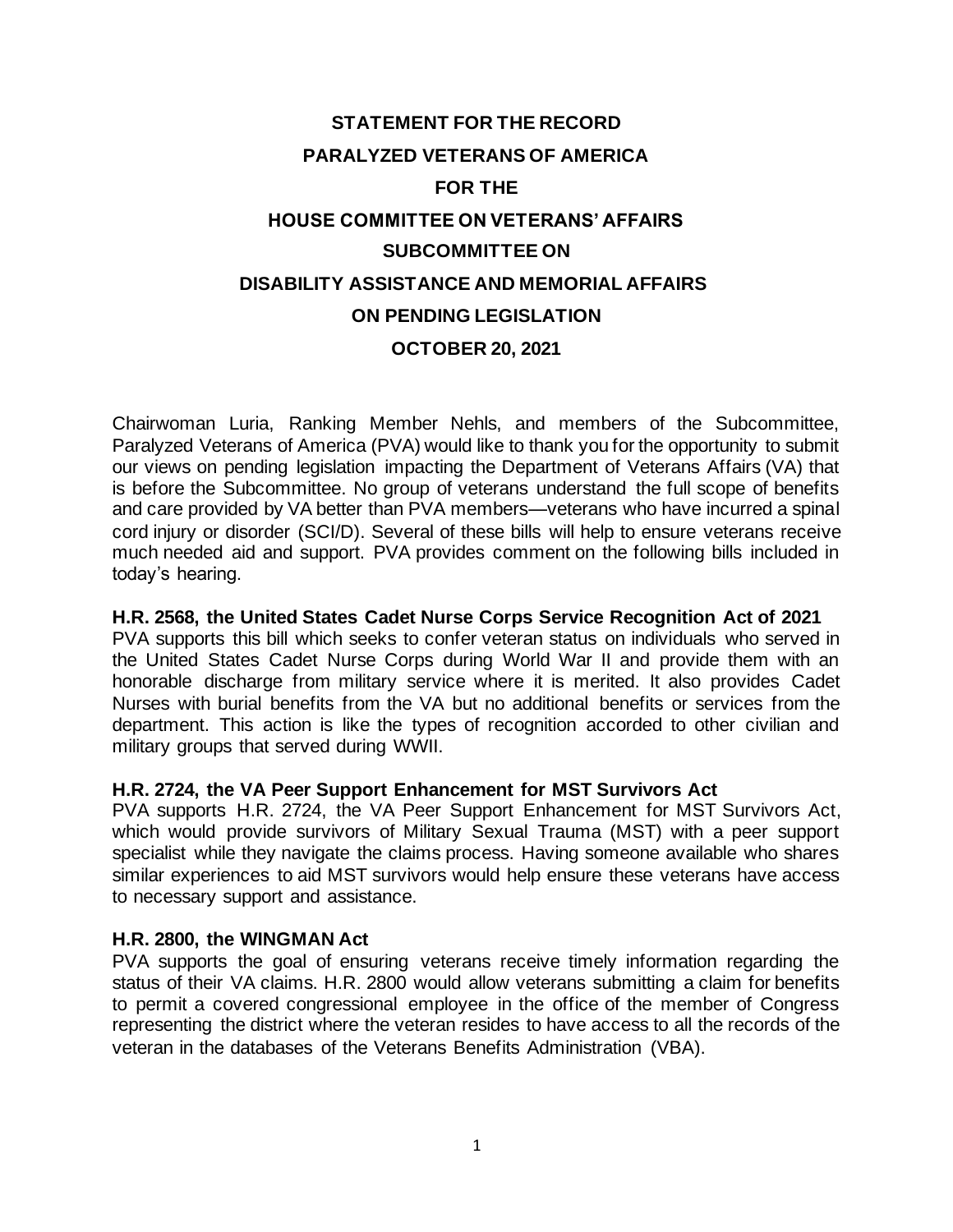We appreciate that this bill ensures that congressional employees granted access to records undergo the same training and certification program that VA currently uses to certify veterans service organization representatives and attorneys representing claimants. Claims files, however, contain the most private information about veteran and, often times, information of other individuals consulted during the claims development. PVA is concerned about maintaining strict protection of such private information. We are also concerned about the effect this legislation would have on veterans' relationships with any official powers of attorney. Other logistical issues may also arise in the form of the added administrative burden on VA of managing the certification process and tracking users. Certainly, we do not want to see resources that should be applied to adjudicating claims shifted to facilitating congressional involvement in veterans' claims.

# **H.R. 2827, the Captain James C. Edge Gold Star Spouse Equity Act**

Under current law, "Gold Star" spouses lose their Survivor Benefit Plan (SBP) benefits if they remarry before turning 55 and their VA Dependency and Indemnity Compensation (DIC) benefits should they remarry before turning 57. PVA strongly believes families who lose their loved one in the line of duty or from a service-related injury or illness deserve the economic stability that SBP and DIC provide in return for the sacrifices they have made. We support H.R. 2827, which would eliminate the remarriage penalty.

## **H.R. 3402, the Caring for Survivors Act of 2021**

In recognition of the severity of many disabilities and their effect on veterans and their families, if a veteran is 100 percent disabled, to include individual unemployability, for 10 consecutive years before the veteran's death, surviving spouses and minor children are eligible for DIC benefits. However, if a veteran dies due to a non-service-connected condition before they reached 10 consecutive years of being totally disabled, their dependents are not eligible to receive the DIC benefit. This happens even though many of these survivors put their careers on hold to act as primary caregivers for the veteran, and now with the loss of their veteran, could potentially be left destitute.

The current 10-year requirement is arbitrary and the DIC program would better serve more survivors if legislation like the Caring for Survivors Act of 2021 were passed to offer a partial benefit beginning five years after a veteran is rated totally disabled and reaching full entitlement at 10 years. This would mean if a veteran is rated as totally disabled for five years and dies of a non-service-connected condition, a survivor would be eligible for 50 percent of the total DIC benefit increasing until the 10-year threshold and the maximum DIC amount is awarded.

## **H.R. 3793, the Supporting Families of the Fallen Act**

The rising costs of living have eroded the value of Servicemembers' Group Life Insurance (SGLI) and Veterans' Group Life Insurance (VGLI) whose rates have stagnated at \$400,000 for 16 years now. PVA supports the Supporting Families of the Fallen Act which would raise SGLI/VGLI's automatic maximum coverage from \$400,000 to \$500,000 to reflect inflation levels, giving military and veteran families across the country peace of mind.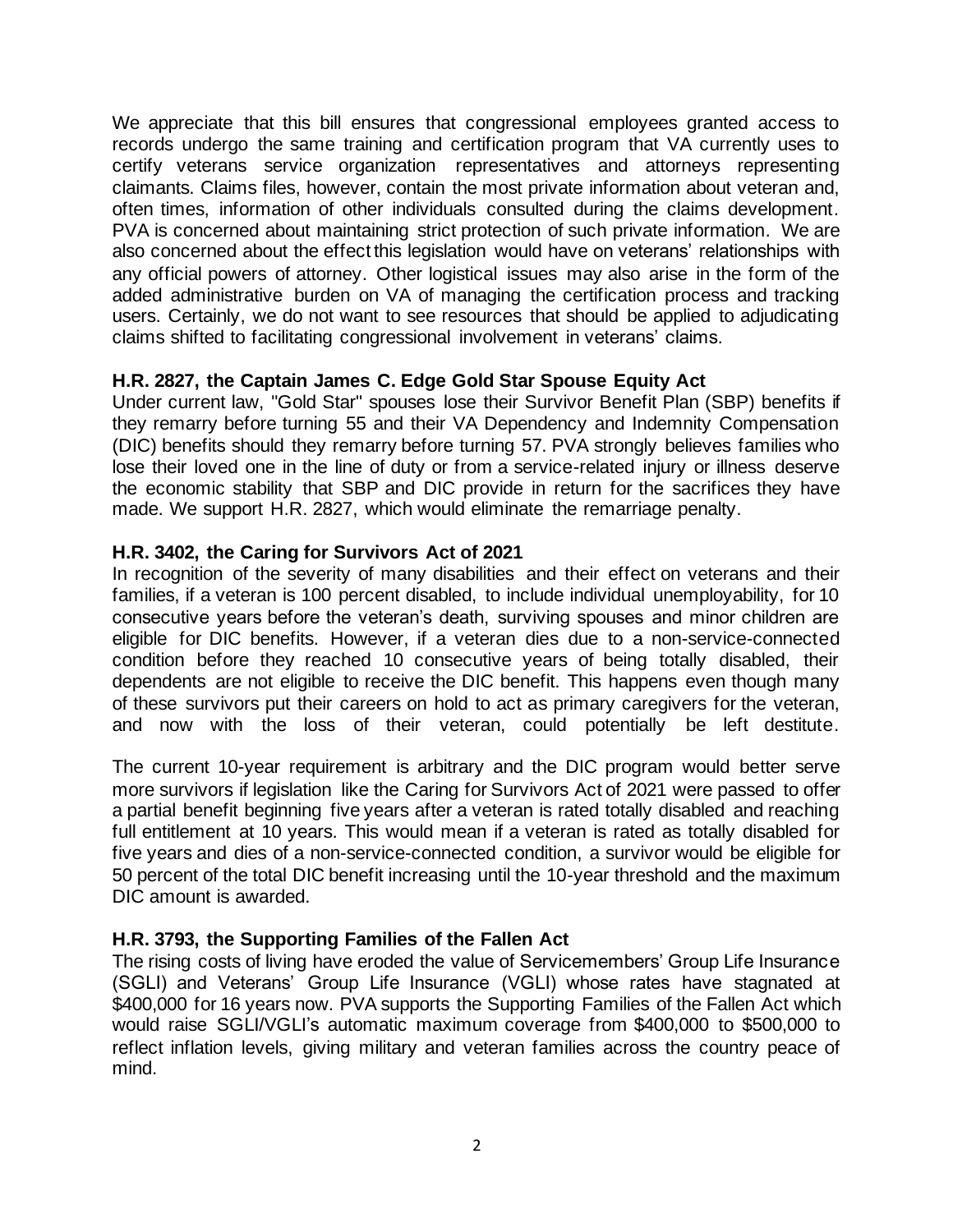## **H.R. 4191, the Gold Star Spouses Non-Monetary Benefits Act**

Following the loss of their service members, Gold Star spouses often face difficulties ranging from the change to single incomes to access to health care benefits. The Department of Defense and VA provide various benefits to assist with these hardships but some of them are forfeited if a surviving spouse remarries before age 57 and, in other cases, before age 55. PVA supports the Gold Star Spouses Non-Monetary Benefits Act which would restore their eligibility for non-monetary survivor benefits like access to commissaries, base exchange retail facilities, pre-transitional TRICARE services for the traditional three-year period, and eligibility for VA guaranteed home loans, if the survivor is unable to qualify based on his or her own service.

## **H.R. 4601, the Commitment to Veteran Support and Outreach Act**

As a general rule, PVA supports legislation that improves outreach to veterans regarding the VA benefits to which they are entitled. This particular bill seeks to allow VA to award grants to states for outreach activities, efforts to assist veterans in the development and submittal of VA claims, or to hire additional county or tribal veteran service officers. Traditionally, county and state veterans outreach is very inconsistent so many programs could be strengthened through this new grant program but some states do not utilize them at all. We appreciate efforts to address shortages of accredited service officers, but believe the language in this bill should be clarified to ensure all states are eligible to participate, and specify that the goal of this program is to increase the number of trained and certified people to assist veterans seeking VA benefits and services.

## **H.R. 4633, to improve the repayment by the Secretary of Veterans Affairs of benefits misused by a fiduciary**

The purpose of the VA Fiduciary Program is to protect beneficiaries who are unable to manage their VA benefits because of injury, disease, advanced age, or if they are under age 18. Studies show veterans are particularly vulnerable to scams, including those perpetrated by someone entrusted with their care. Too often, we hear about VA appointed fiduciaries failing to honor the trust given them and illegally misusing veterans' funds for their own personal gain. Unfortunately, not all veterans who have VA-appointed fiduciaries are treated equally under federal law. If a fiduciary misuses a veteran's benefits, the VA will remove the fiduciary, but it can only re-issue stolen benefits to the veteran if the fiduciary manages benefits for ten or more veterans. According to VA, however, 80 percent of beneficiaries have a one-on-one relationship with their fiduciary. The "10 or more" requirement leaves thousands of veterans unable to recoup benefits lost through no fault of their own. PVA supports H.R. 4633 which will ensure VA repays the misused benefits of all veterans with fiduciaries.

## **H.R. 4772, the Mark O'Brien VA Clothing Allowance Improvement Act**

VA's clothing allowance is designed to replenish clothing worn or destroyed by the continued use of prosthetic or orthopedic devices or because of necessary skin medications. This affects many PVA members and veterans we represent, and these payments are important to help offset the cost of replacing clothing damaged by the prolonged use of wheelchairs, braces, and crutches.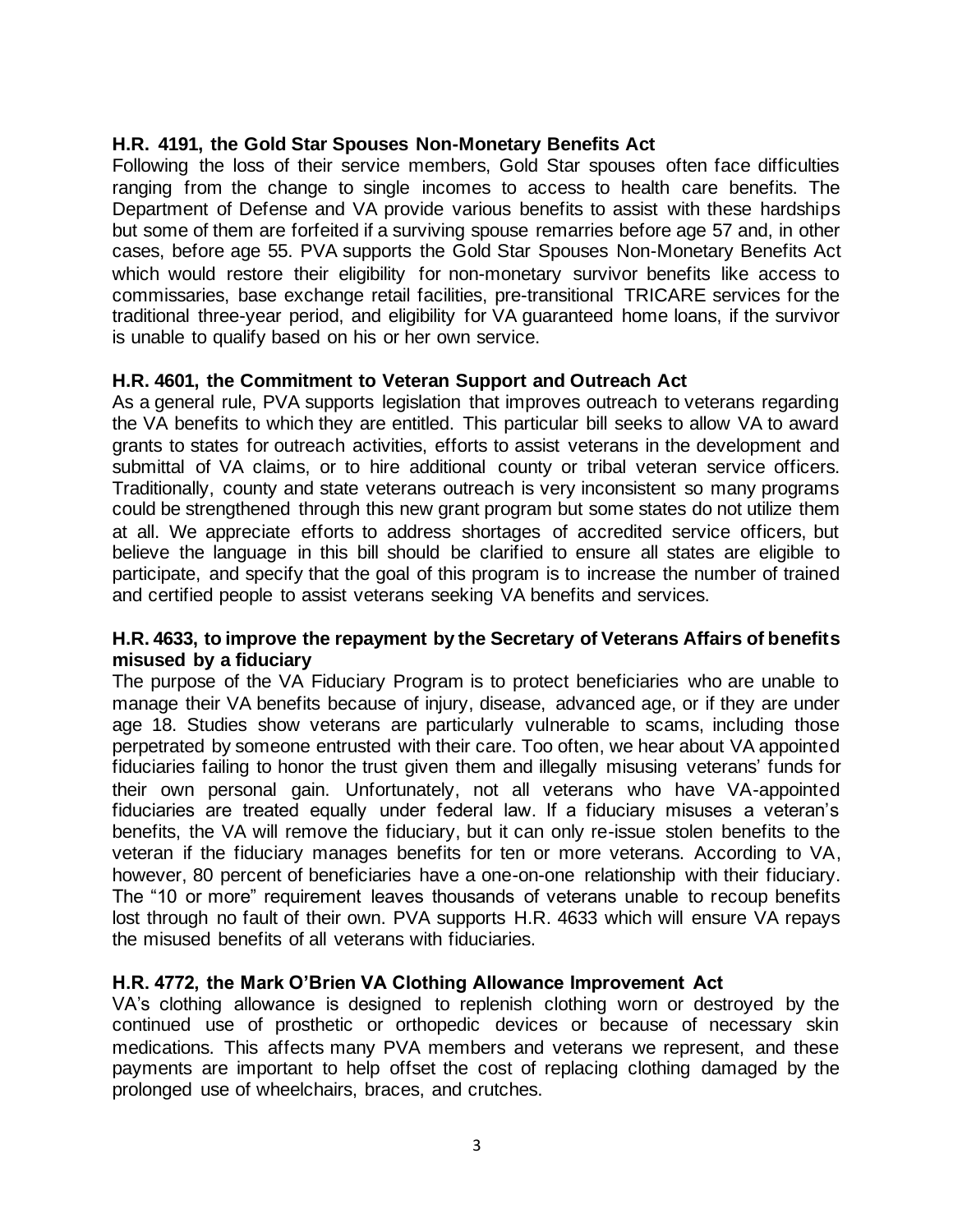PVA feels the program's present administration places an unnecessary burden on the veteran, as well as VA who must process each of these claims. Veterans should not be forced to go through this process when their eligibility is affirmed, and their serviceconnected condition is permanent. If the process were automatic, veterans would not be under any pressure to get their application in by August 1 each year. Also, under current rules, applications require the personal signature of the veteran so the application must be brought to their local VA or mailed in. This created a major problem last year when the COVID pandemic was raging, forcing VA to relax its own rules to ensure veterans were not unfairly denied their benefits.

Likewise, VA's burden should not go unrecognized because the employees must process each claim every year and it goes between the Veterans Health Administration (VHA) and VBA because each department has a role in processing the claim. Forcing veterans to go through the annual exercise of applying for this benefit creates a tremendous administrative burden on VA employees and the time they use to perform this task might be better spent on other programs.

PVA strongly supports the Mark O'Brien VA Clothing Allowance Improvement Act which would make the application process automatically renew each year. It makes common sense changes to a program that exists to benefit veterans and reduces the administrative burden for VA which should produce some cost savings for the department.

## **Discussion draft, to direct the Secretary of Veterans Affairs to repay the estates of deceased beneficiaries for certain benefits paid by the Secretary and misused by fiduciaries of such beneficiaries**

PVA supports efforts to ensure veterans are made whole in the event of misuse of their earned benefits by their fiduciaries. Thus, we support requiring VA to repay the estates of deceased beneficiaries so long as the fiduciary who misused the funds is not a beneficiary of the estate.

## **Discussion draft, to improve the manner in which the Board of Veterans' Appeals conducts hearings regarding claims involving military sexual trauma and to direct the Secretary of Veterans Affairs to improve the language and practices of the Department of Veterans Affairs with respect to such claims**

In recent years, VA has made many advances in the understanding and treatment of MST as well as how these cases should be handled within VHA and VBA. It stands to reason that the Board of Veterans' Appeals should also modify its practices and procedures. Thus, PVA supports this draft bill.

## **Discussion draft, to extend increased dependency and indemnity compensation paid to surviving spouses of veterans who die from amyotrophic lateral sclerosis, regardless of how long the veterans had such disease prior to death**

Currently, if a veteran was rated totally disabled for a continuous period of at least eight years immediately preceding death, their eligible survivors can receive an additional \$288.27 per month in DIC. This monetary installment is commonly referred to as the DIC "kicker."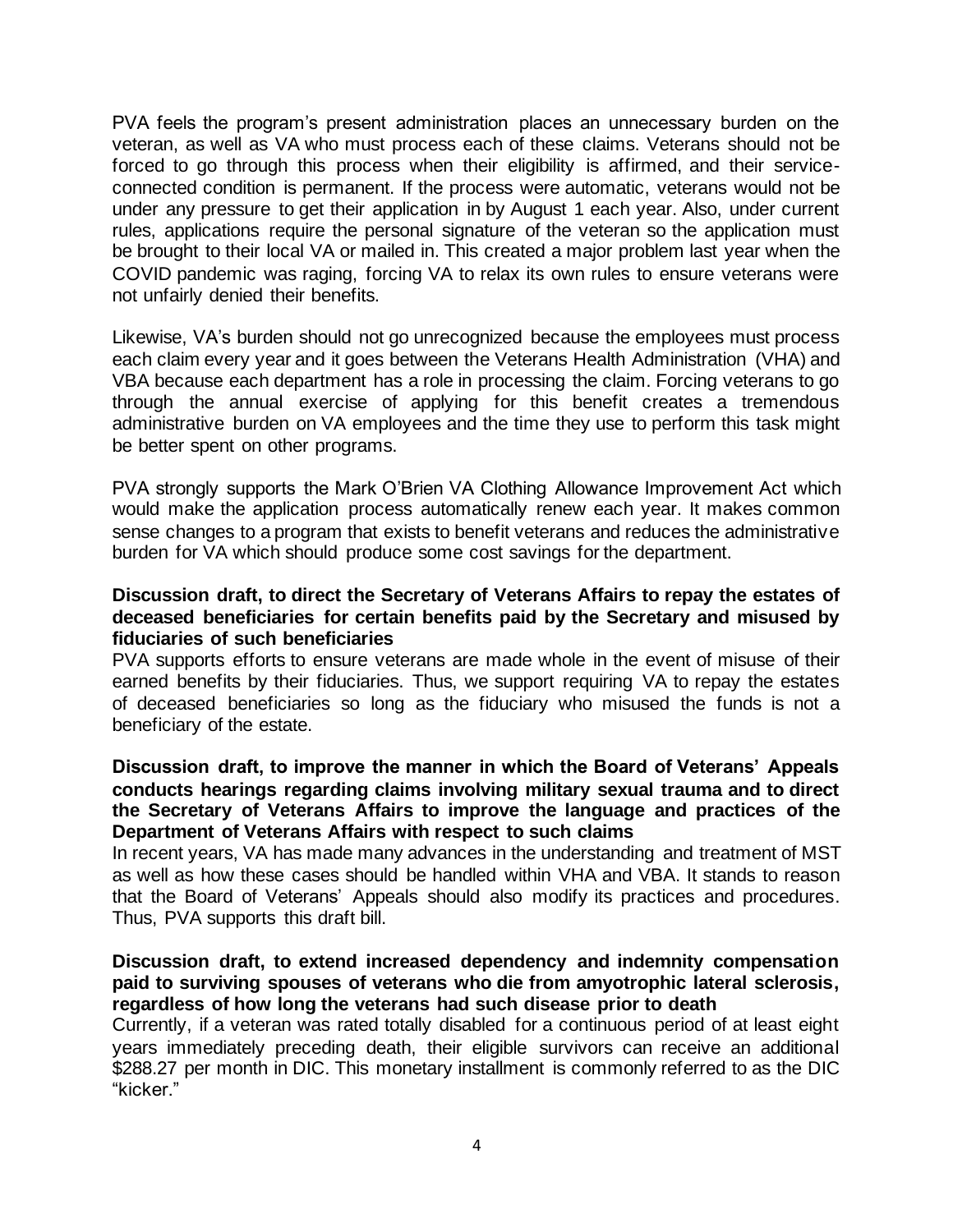Amyotrophic Lateral Sclerosis (ALS) is an aggressive disease that quickly leaves veterans incapacitated and reliant on family members and caregivers. Many spouses stop working to provide care for their loved one who, once diagnosed, only has an average lifespan of between two to five years. Because so few veterans survive beyond five years, the surviving spouses of veterans with ALS rarely qualify for the additional DIC benefit. Jann Vasiloff, the surviving spouse of PVA member George Vasiloff was disqualified for this exact reason. Determined not to let this happen to other spouses, Ms. Vasiloff helped PVA craft the Justice for ALS Veterans Act to make the surviving spouses of future veterans with ALS eligible for the DIC kicker, regardless of how long the veteran had the disease.

VA already recognizes ALS as a presumptive service-connected disease, and due to its progressive nature, automatically rates any diagnosed veteran at 100 percent once service connected. The current policy fails to recognize the significant sacrifices these veterans and their families have made for this country. PVA strongly endorses this legislation, and urges Congress to pass it as quickly as possible.

#### **Discussion draft, to improve coordination between the Veterans Health Administration and the Veterans Benefits Administration with respect to claims for compensation arising from military sexual trauma, and for other purposes**

PVA supports this draft legislation which aims to support survivors of MST by providing information on the VA resources intended to assist with the treatment of their disabilities related to MST and mental health care. However, this coordination between VHA and VBA should be two-way to be effective, and literature and other resources on available benefits and services, Vet Centers, the claims process, and more should be made available at all points of entry into the VA system.

PVA would once again like to thank the Subcommittee for the opportunity to submit our views on some of the bills being considered today. We look forward to working with the Subcommittee on this legislation and would be happy to take any questions for the record.